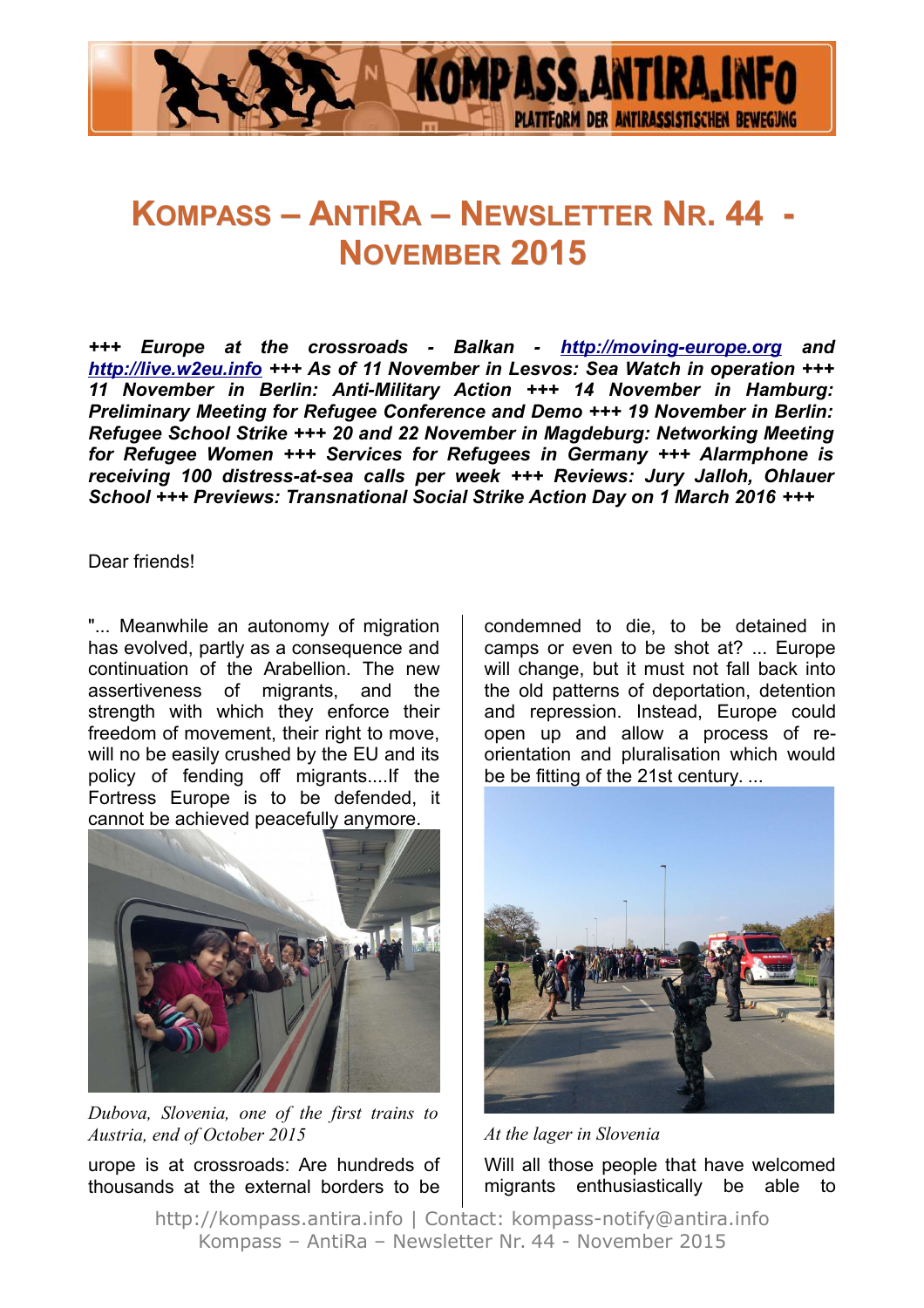

withstand the increasing attacks from the political right and the blowbacks that the next months will inevitably bring? Can we communicate that austerity and precarity goes hand in glove with competition and racist division? And will we be able to develop processes of solidarity and common struggles? Are we ready and willing to not merely 'integrate' migrants, but to allow and foster more drastic changes that will also re-align our own lives?..."

[http://moving-europe.org](http://moving-europe.org/) is the name of the co-operation project which, with practical emphasis on the Balkan (see below), was initiated at the end of October and with these few lines try to find a political assessment.

And yes, the situation is and will remain contradictory and open.



*Spielfeld/Austria 30.10.15*

On the one hand: the right and the racists sense a new opportunity and mobilize, no longer only in Dresden. Simultaneously the EU Governments - and also "Mama Merkel"- step up the control regime at all levels. Accelerated asylum laws, announcement of fast-track proceedings and mass deportations, of deprivation of rights and registration zones: there is no lack of 'clear terms' expressing the racist public authority. Reluctant improvements in residence law of recent years are being abolished again with one stroke of the

pen.

On the other hand: the rulers know that most of their right-wing populism only feigns legal competence and will remain deterrence rhetoric. The announcement for instance that Afghan asylum seekers will be mass-deported, will not be enforceable, but also rumours can and do make people insecure.

The social movement of migration is and will remain unstoppable though. The institutionalised corridor of trains from Serbia to Austria and then on to Germany is not a favour, but has been set up in reaction to the big flights being unstoppable. "The EU Commission is expecting the arrival of a further three million refugees in Europe until 2017" (5.11.15). This sounds as if fences and the military offer no alternatives and that – at least until now – a majority of the rulers wish to avoid the dissemination of 'Orbánism'. They know that it would mean the irreversible end of the European promise of freedom.



*Spielfeld/border between Austria and Slovenia – solidarity protest 31.10.15*

Besides, the support for refugees from civil society remains perseveringly strong along the entire route: Sea Watch is currently starting sea rescue operations on Lesvos, in the Balkan dozens of local and transnational projects are operative, many on-the-spot welcoming initiatives

http://kompass.antira.info | Contact: kompass-notify@antira.info Kompass – AntiRa – Newsletter Nr. 44 - November 2015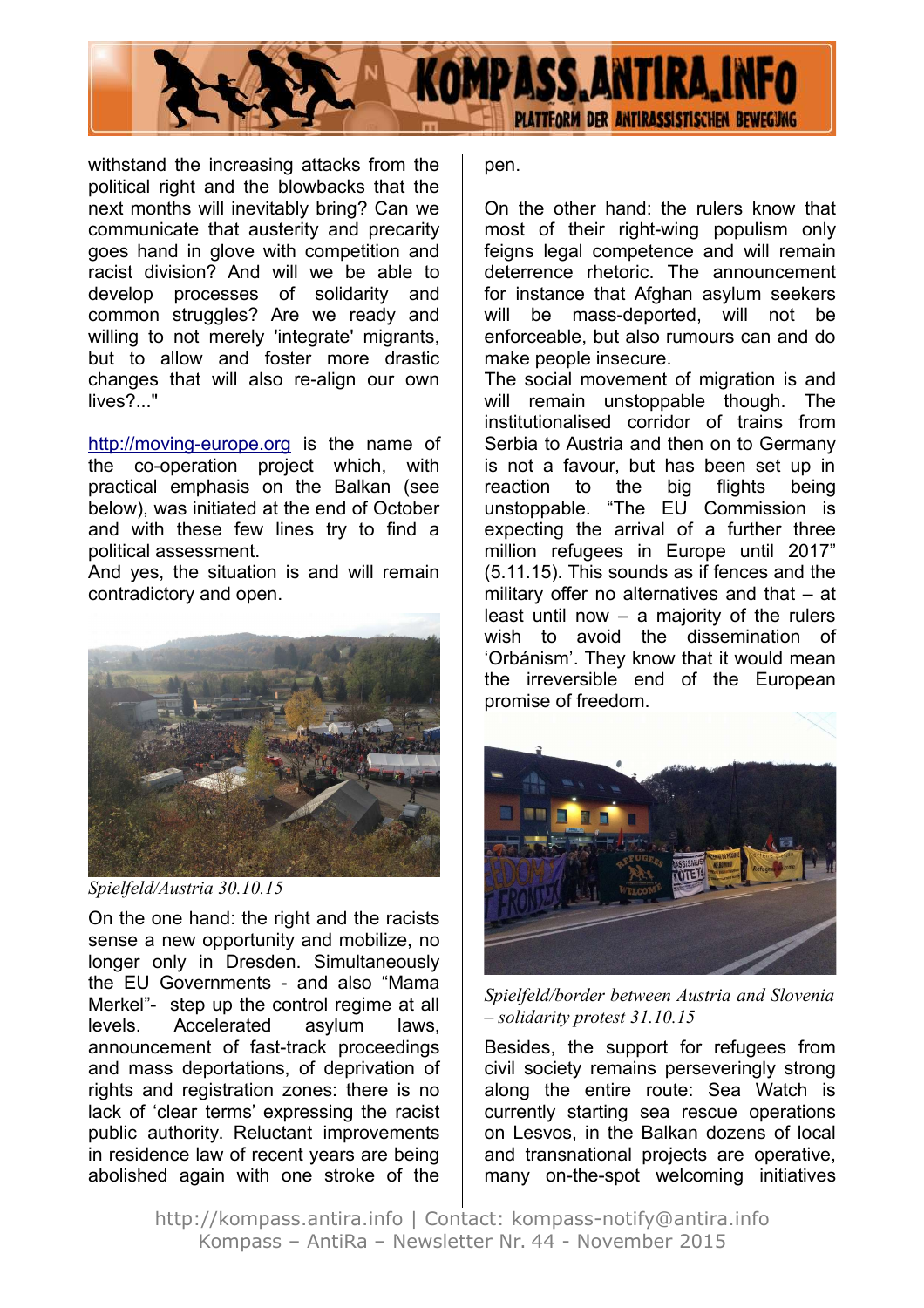

are becoming permanent, the support chain reaches up to Scandinavia (see <http://live.w2eu.info/>).

In the previous Newsletter we already emphasized it: for the coming months the challenge and outlook are in the development of coordinated, common social struggles. This means the development of a solidarity with the new

In solidarity, the Kompass Crew Contact: [kompass-notify@antira.inf](mailto:kompass-notify@antira.info)o citizens, which demands the same social and political rights for all. Or as aptly expressed in the closing sentence of the mission statement of the abovementioned project: "In this way we want to contribute to keep open a path into a new Europe – for those that are arriving as well as for ourselves."

### **PROJEKTS AND MEETING DATES IN NOVEMBER 2015:**



*Noborder kitchen at the border between Slovenia an Croatia, in the back the march of the refugees* 



*Support tent at the border between Slovenia and Croatia*

#### **[moving-europe.org](http://moving-europe.org/)**

"At the end of October we will start with a minibus as a mobile and flexible info and support station in the Balkan, also to offer help in the most urgent cases, but foremost to collect and spread information as well as to show our presence to the 'security forces'. The bus project will be embedded in a network of activists, who at almost all border crossings and hot spots along the route between the Aegean and Scandinavia, draw up short, regular updates concerning the current situation. These updates will then be communicated to those who need them for their onward travel".

[http://live.w2eu.info](http://live.w2eu.info/) is the name of the Live Blog of the network Welcome to Europe, where this information is meanwhile being collected and spread. At the end of November, Moving Europe will hold informative meetings in several cities. More details will be published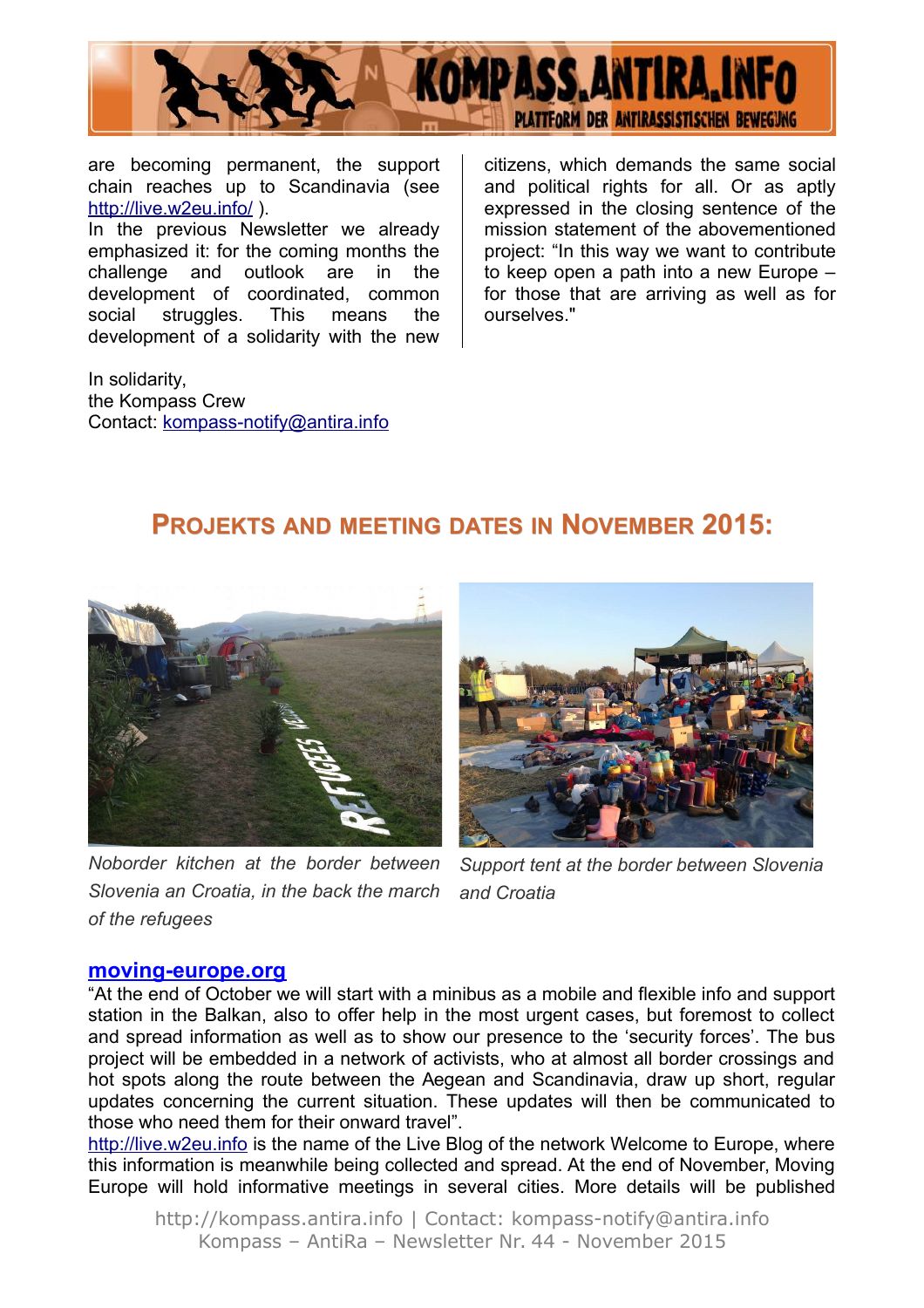

shortly on the above-mentioned website. Also especially recommended is the video clip of the project:

<https://vimeo.com/144161283>

#### **Probably operative as of 11 November – Sea Watch on its way to Lesvos…**

"Again and again the bodies of dead people are washed ashore on the beaches of the Greek island Lesvos. With the coming of winter the passage from Turkey to Greece will become increasingly dangerous for the refugees. That is why Sea Watch decided to start a rescue mission in the Aegean. On Friday 6 November 2015 we will start our mission from



Hamburg with a speedboat equipped for rescue operations…

On the coasts of Lesvos, we not only set out to save lives, but also to defend our fundamental European values against one of the deadliest border regimes in history" says crew member Philipp Hahn in view of the current tragedies on Lesvos. "We will stay there until this crime is stopped!" The full press statement and more:

[http://sea-watch.org/sea-watch-wird-rettungs](http://sea-watch.org/sea-watch-wird-rettungs-und-beobachtungsmission-auf-lesbos-starten/)[und-beobachtungsmission-auf-lesbos-starten/](http://sea-watch.org/sea-watch-wird-rettungs-und-beobachtungsmission-auf-lesbos-starten/)

Umbruch Bildarchiv has moreover posted a retrospective photo page concerning the Sea Watch initiative in the central Mediterranean:

<http://www.umbruch-bildarchiv.de/bildarchiv/ereignis/seawatch.html>

#### **11 November 2015 in Berlin, 5 pm, Rosenthaler Platz**

Anti-Military Demonstration, Blow the Final Tattoo Whistle, Abolish the German Armed Forces - 60 Years of Bundeswehr, No Reason for Celebrations!

On 11 November 2015 the German armed forces will perform a 'Grand Tattoo' in front of the Berlin Reichstag to commemorate their 60-year existence. The Grand Tattoo, the most important ceremony of the Bundeswehr, is a massive military parade with torches, march music, prayer and the national anthem. 3,000 civilian and military participants and guests are expected for the evening of this military spectacle. The Bundeswehr stands for militarisation, war and occupation. It epitomizes authoritarian thought and patriarchal structures. Our goal is the abolition of the German armed forces and a world without war and capitalism. Let us protest against the army and its Prussian-militaristic birthday party!



**14 November in Hamburg: Preliminary Meeting for Refugee Conference and preceding Demo** Invitation to all activists fighting for the rights of refugees and migrants to a preliminary meeting for a refugee conference in Hamburg. On the occasion

http://kompass.antira.info | Contact: kompass-notify@antira.info Kompass – AntiRa – Newsletter Nr. 44 - November 2015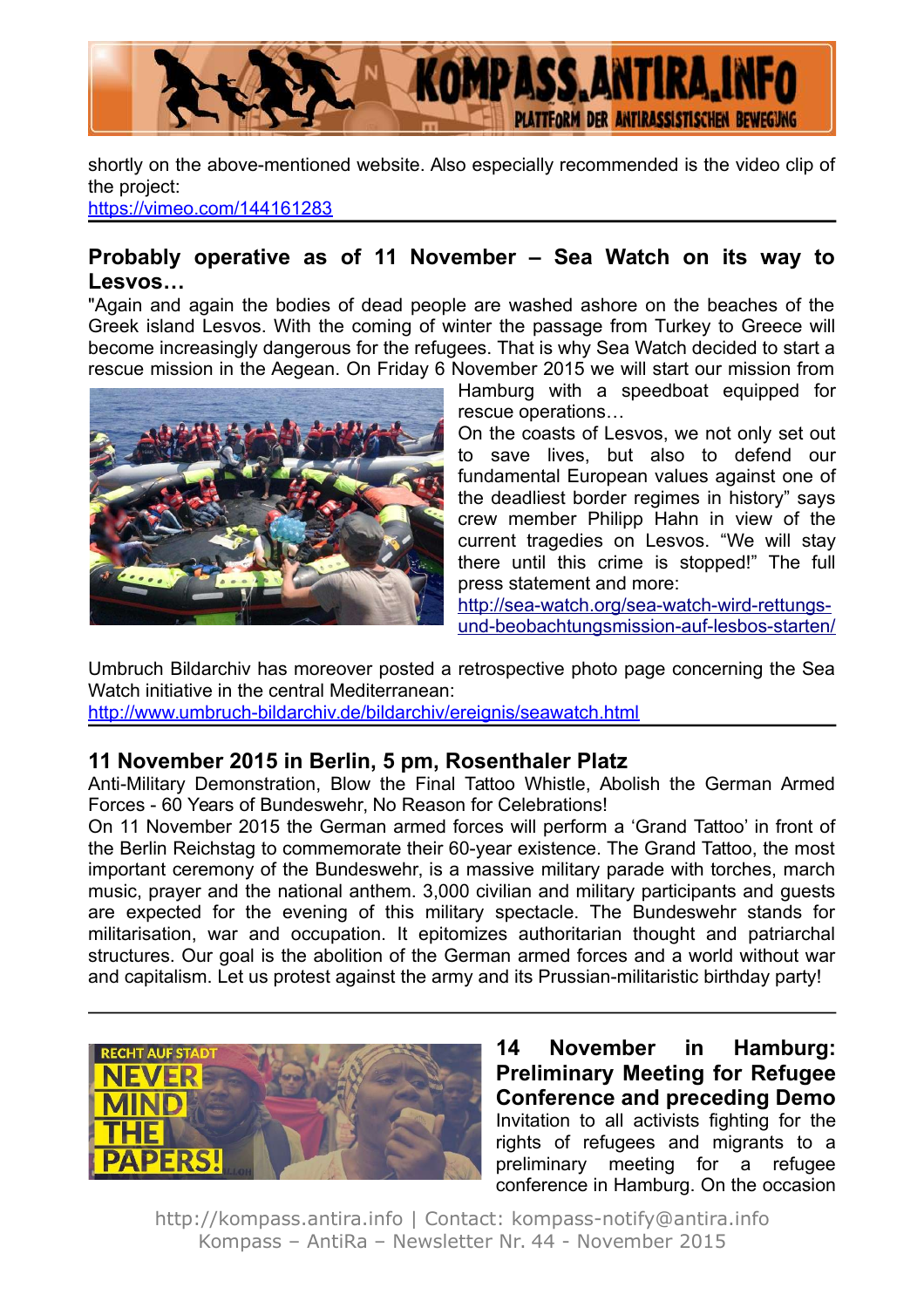

of an international conference of refugees and migrants, taking place in Hamburg from 26 to 28 February 2016, we have the pleasure to invite you to the first preliminary meeting on Saturday, 14 November 2015 in Hamburg. The idea of this meeting is to discuss with delegates of different cities and groups the topics of the conference, the contribution of everybody's ideas and opinions and a structure to prepare it. We also want to evaluate the content and results of the first conference which took place in Hannover in August 2015…. Saturday 14 November we will begin with a big demonstration starting at 1.30 PM at Hamburg-Hauptbahnhof.

see:<http://nevermindthepapers.noblogs.org/>

### **19 November in Berlin: Refugee School Strike**

Call-up for a strike on 19 November under the slogan 'Against Racism, whether from PEGIDA or the State, burning homes are the fruit of their seed!'

We are fed up with the state (at a political level) and the Nazis (in the streets) making life hell for refugees! So inform your friends, take them along and join us in a strike against racism, against oppression and for a just society!

Equal rights for all! Full citizen's rights for refugees means the right to work, full democratic rights and freedom of movement!

Abolish the Lagers! For lodging people in individual houses. Where there is no place: expropriation of unoccupied houses and speculation objects and massive building of council housing!

Become active against right-wing violence! Set up antiracist structures and student groups, organise yourself, go out into the streets and be where the fires are.

No room for racism! For a broad youth movement against any form of oppression.

<https://www.facebook.com/events/512934825529150/>

Refugees Welcome!

#### **21 and 22 November in Magdeburg: Women's Caravan Networking Meeting**

… For the meeting some women will prepare reports about their home countries and about women's reasons to seek refuge. We want to share our stories and discuss together how we, as a women's caravan, wish to go on from here. All women who are interested in a dialogue are warmly invited!

When: from 21 November 12.00 AM until 22 November 02.00 PM

Where: Hot "Alte Bude", Karl-Schmidtstr.12 in Magdeburg

In order for us to plan better, please announce your participation at : [habibi@riseup.net](mailto:habibi@riseup.net) or by telephone at 0157-71965201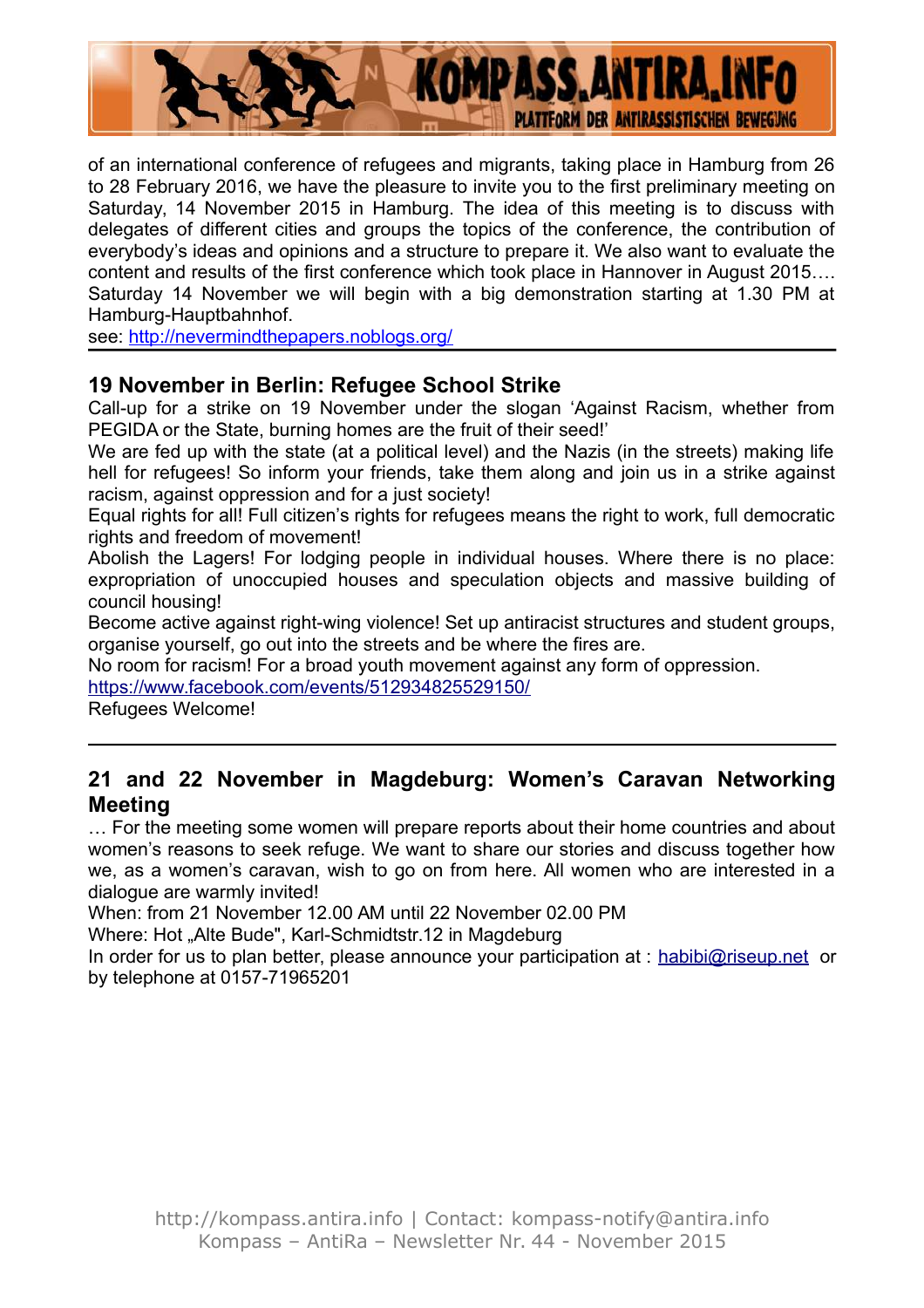

### **FURTHER NEWS:**

#### **Service/Counselling/Advice Offers for Refugees in Germany**

Pro Asyl has drawn up, in German and English, a list of all kinds of counselling centres and other advice offers:

<http://www.proasyl.de/de/service/beratung/angebote-fuer-fluechtlinge/> <http://www.proasyl.de/en/service/legal-advice/angebote-fuer-fluechtlinge/>

#### **Alarmphone receiving 100 distress-at-sea calls per week !**

In its last weekly report (for the end of October) the hotline for boatpeople reported that in this week almost 100 distress calls from the Aegean were received; at the same time there were again and again reports about deaths by drowning and otherwise. More info at: [http://alarmphone.org](http://alarmphone.org/)

### **REVIEWS:**

#### **Oury Jalloh**

The Initiative in remembrance of Oury Jalloh again called up for a press conference on 27 October 2015, in order to publish the results to date, concerning the Oury Jalloh case, as well as to demand again that the case be treated as a murder and investigated thoroughly and completely….

<http://thevoiceforum.org/node/4013> and <https://initiativeouryjalloh.wordpress.com/>

#### **Ohlauer Schule**

New Court Decision of the High Administrative Court in October 2015

The High Administrative Court of Berlin-Brandenburg decided in favour of the Ohlauer school against the notification of eviction of the school by the District Court. The Court Decision can be found here: [http://oplatz.net/2015/10/02/court-decision-in-favor-of-people](http://oplatz.net/2015/10/02/court-decision-in-favor-of-people-from-the-gerhart-hauptmann-school)[from-the-gerhart-hauptmann-school](http://oplatz.net/2015/10/02/court-decision-in-favor-of-people-from-the-gerhart-hauptmann-school)

Report: [http://www.neues-deutschland.de/artikel/986665.gericht-ohlauer-fluechtlinge](http://www.neues-deutschland.de/artikel/986665.gericht-ohlauer-fluechtlinge-duerfen-bleiben.html)[duerfen-bleiben.html](http://www.neues-deutschland.de/artikel/986665.gericht-ohlauer-fluechtlinge-duerfen-bleiben.html)